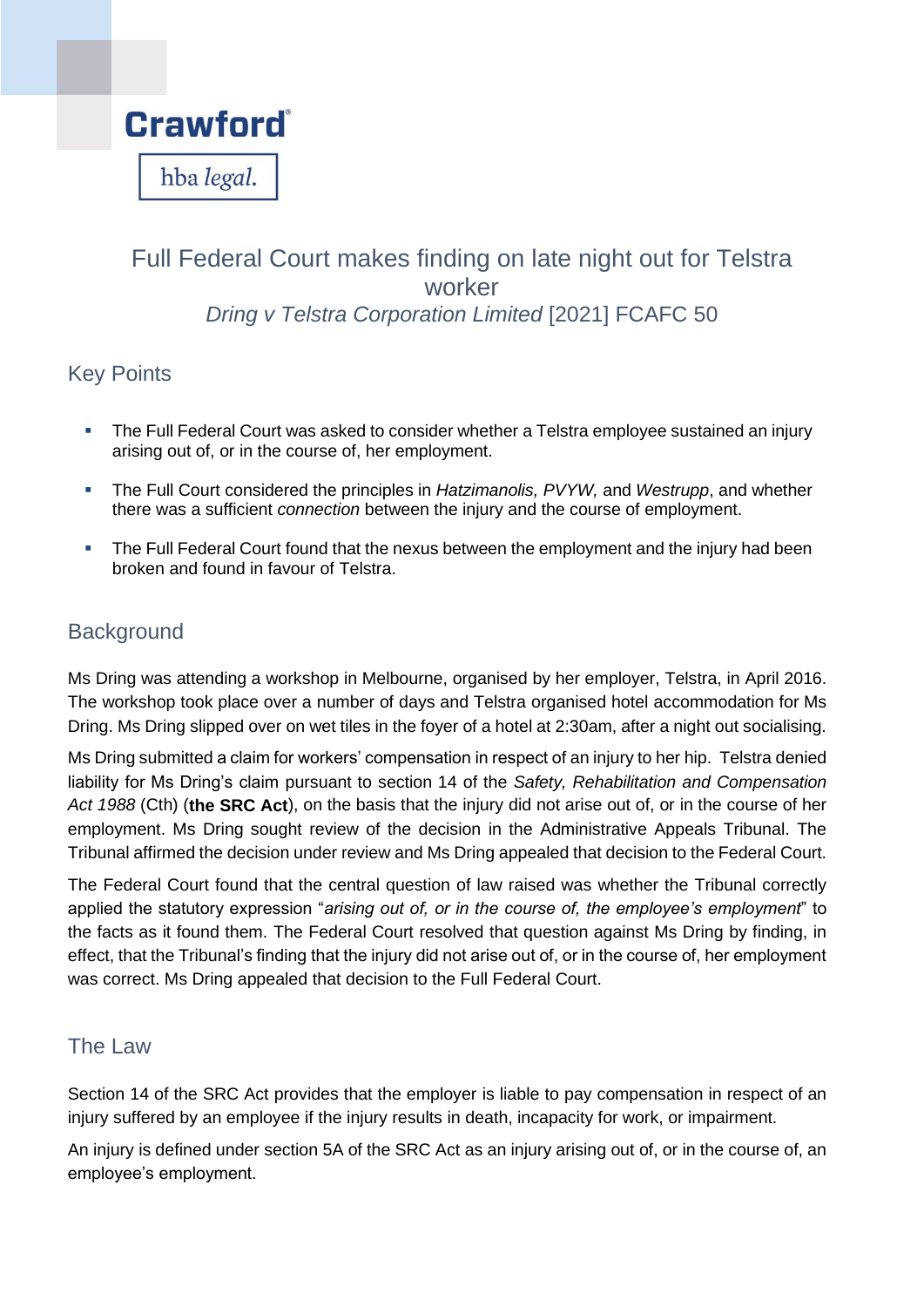

In *Hatzimanolis v ANI Corporation Ltd* (1992) 173 CLR 473, the High Court found that an interval or interlude in an overall period or episode of work will ordinarily be seen as being in the course of employment if the employer expressly or impliedly induced or encouraged the employee to spend the interval or interlude at a particular place or in a particular way.

The decision in *Comcare v PVYW* (2013) 250 CLR 246 is authority for the proposition that for an injury to have occurred in an interval in a period of work to be in the course of employment, the circumstances in which the employee is injured must have resulted from the inducement or encouragement of the employer.

In *Westrupp v Bis Industries Limited* [2015] FCAFC 173 the Full Federal Court found that there are two streams of analysis having their origins in two different circumstances – activity and place.

## **Conclusion**

Ms Dring argued that she sustained the hip injury at a place where her employer had encouraged and induced her to be. She argued that the time at which the injury was suffered (2.30am) was irrelevant.

The Full Federal Court found considered the issue was not as simple or straightforward as Ms Dring would have it. It was considered necessary to have regard to the activity Ms Dring was engaged in at the time the injury was suffered in order to determine whether the injury was sufficiently connected with her employment.

The Full Federal Court rejected the argument advanced on behalf of Ms Dring for the following reasons:

- 1. The observations in *Hatzimanolis*, *PVYW* and *Westrupp* cannot be unquestioningly transported from the context in which those observations were made and the reasons for those observations given, it forever remains the terms of section 14 which are to be applied to the facts of any given case;
- 2. The above decisions do not support a proposition that any injury suffered by an employee at a place which the employee is required to be necessarily attracts compensation. There must be a "*connection*" between the injury and the employment;
- 3. The reasons of the Tribunal, properly construed, proceed from a proper understanding of those decisions and do not seek to apply the terms of section 14 to the facts; and
- 4. Notwithstanding any defect in the reasons of the Tribunal, the ultimate conclusion of the Tribunal was in any event one of fact from which no appeal lay to the primary judge.

Flick J concluded that "*the extent and duration of [Ms Dring's] personal activity resulted in a broken nexus with her employment*". There was broad agreement with Flick J's reasoning by Wigney J and Rangiah J.